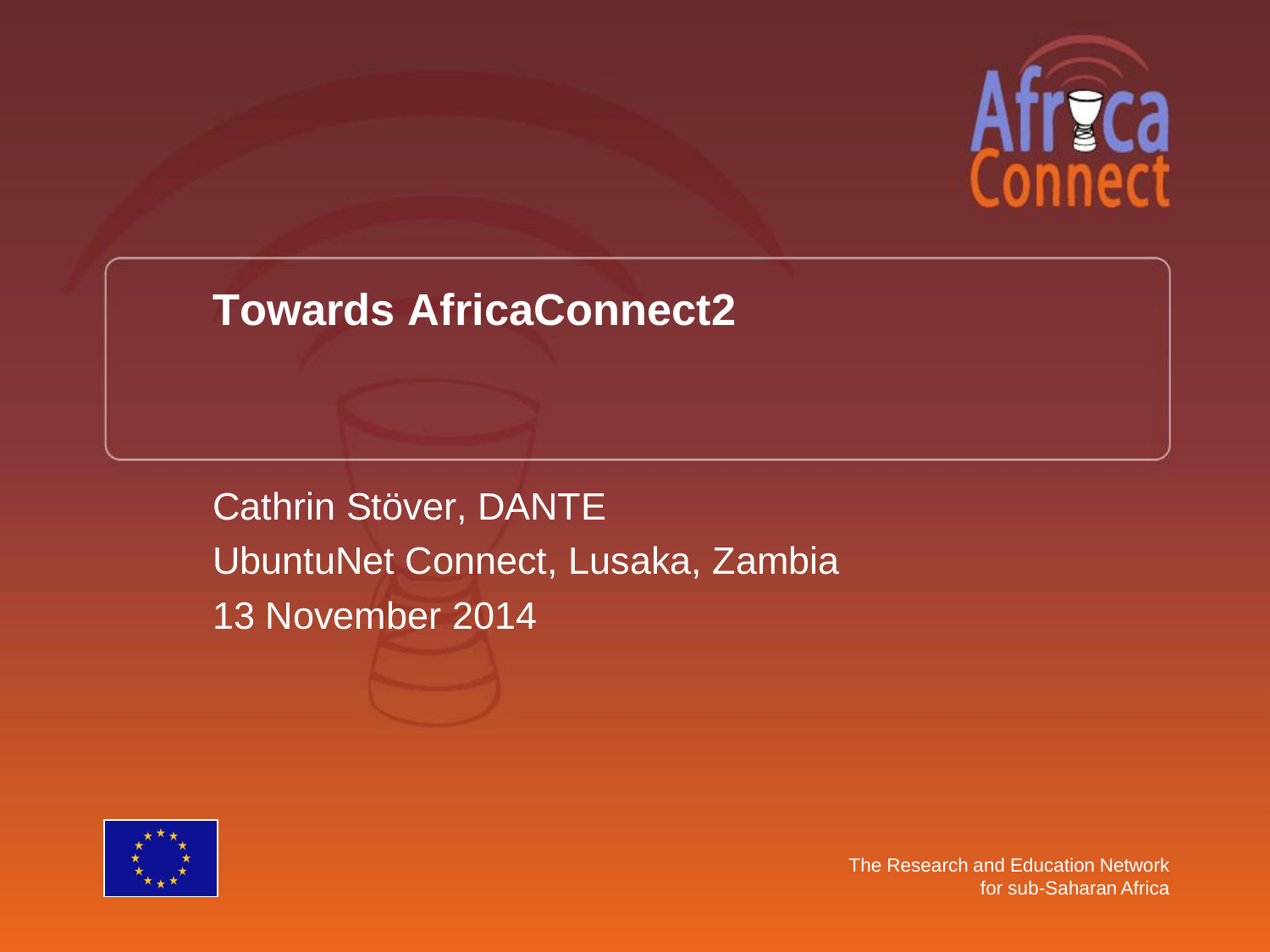## **AfricaConnect**



#### AfricaConnect FED/2010/255139

- 4 year contract starting on 6 May 2011, ends May 2015
- Total Value 14.75M of which Euro 2.95M African contribution
- Funded through the EDF in the context of the ACP Programme
- Jointly managed between the UbuntuNet Alliance and DANTE



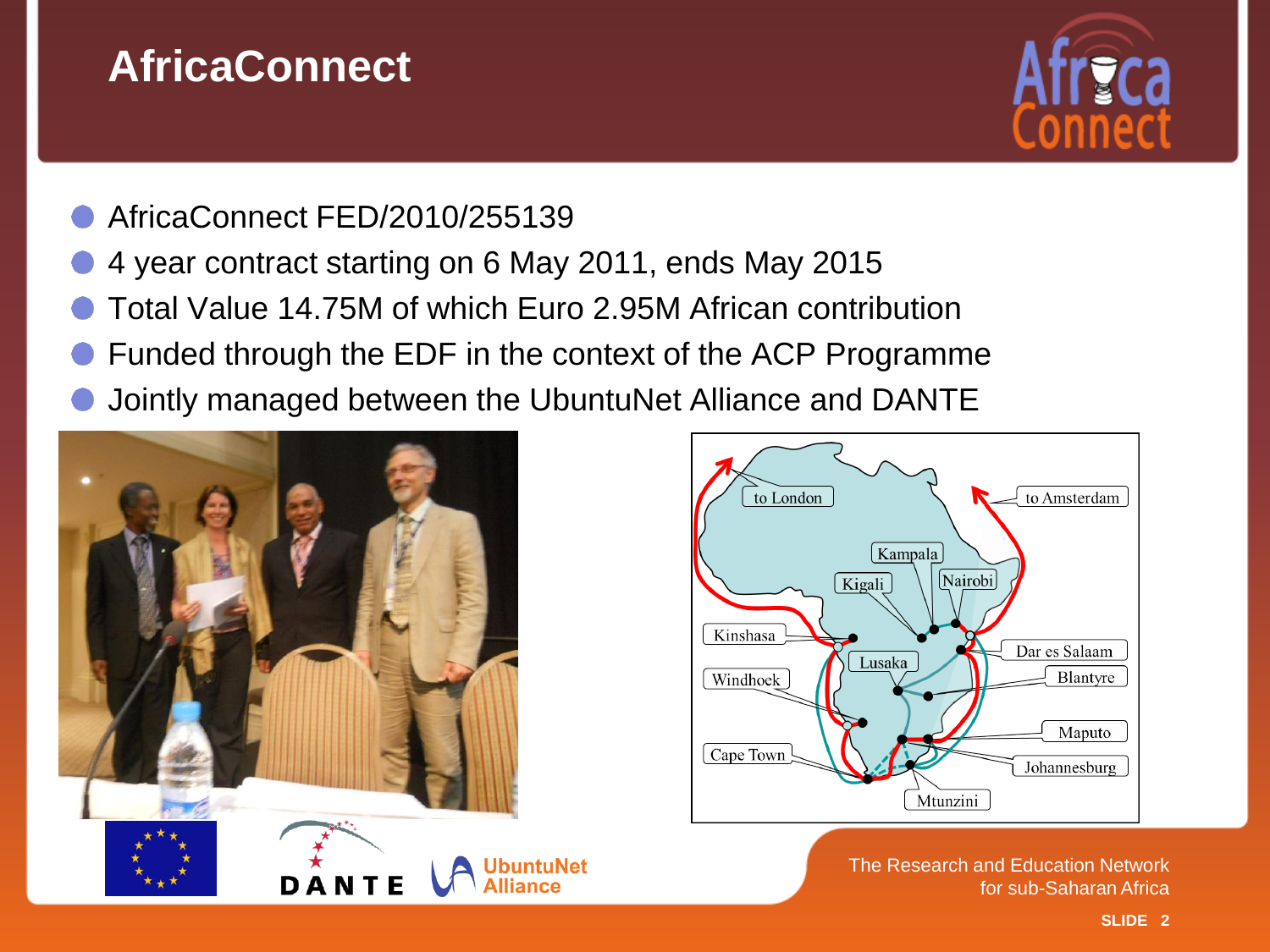### **Europe's 500Gbps network**  *- e-Infrastructure for the "data deluge"*





GÉANT connectivity as at January 2014. GÉANT is operated by DANTE on behalf of Europe's NRENs.





- 40 European countries connected
- Latest transmission and switching technology
- Routers with 100Gbps capability
- Optical transmission platform designed to provide 500Gbps super-channels
- 27,114km of dark fibre
- Over 100,000km of leased capacity (including transatlantic connections)
- 28 main sites covering European footprint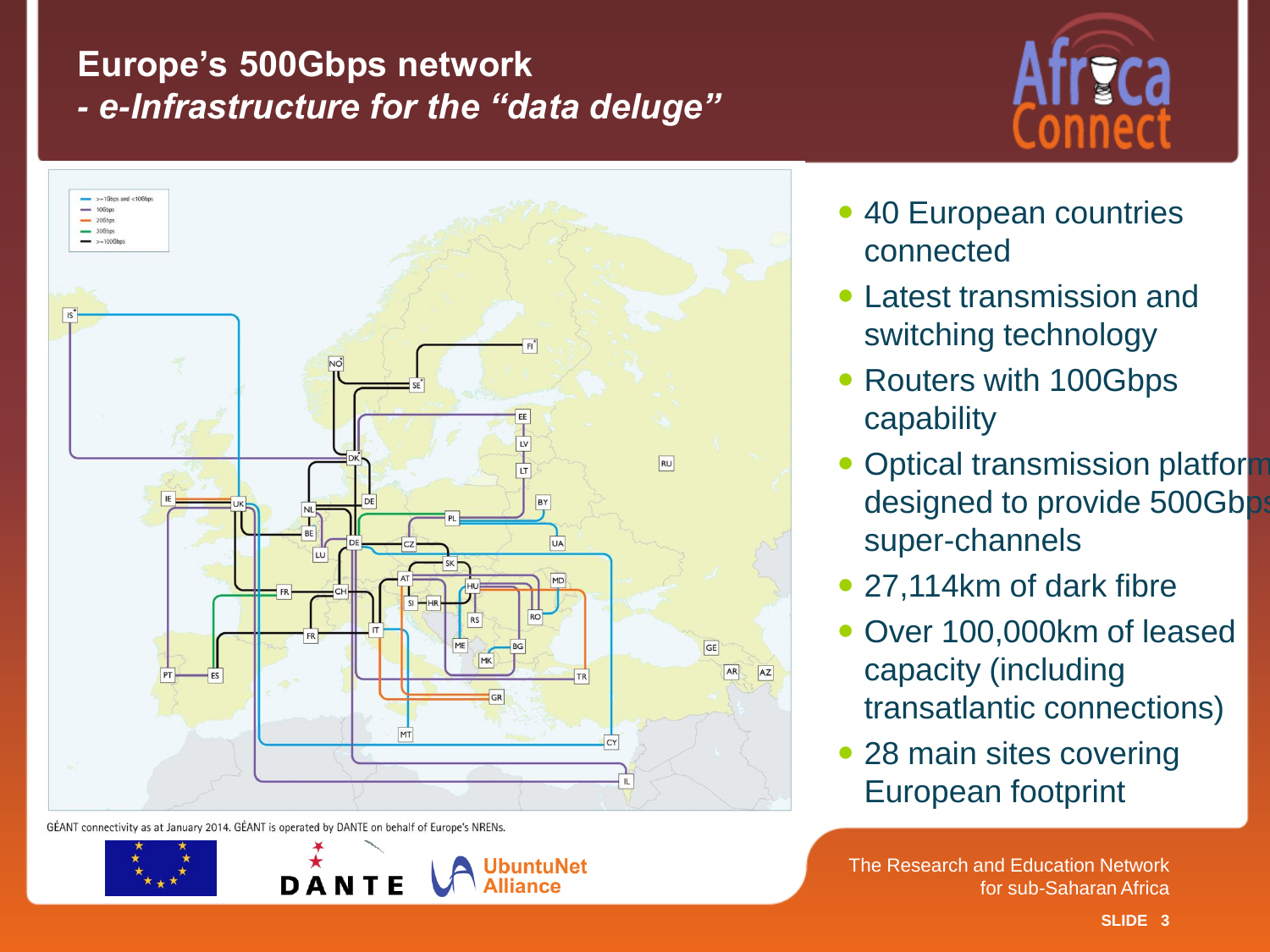## **We need to keep Dreaming!**



- International R&E collaboration is increasingly Global
- Global means Global
- GEANT's Global IP capacity continuous to Increase
- West and Central Africa is still not part of the Global R&E Fabric



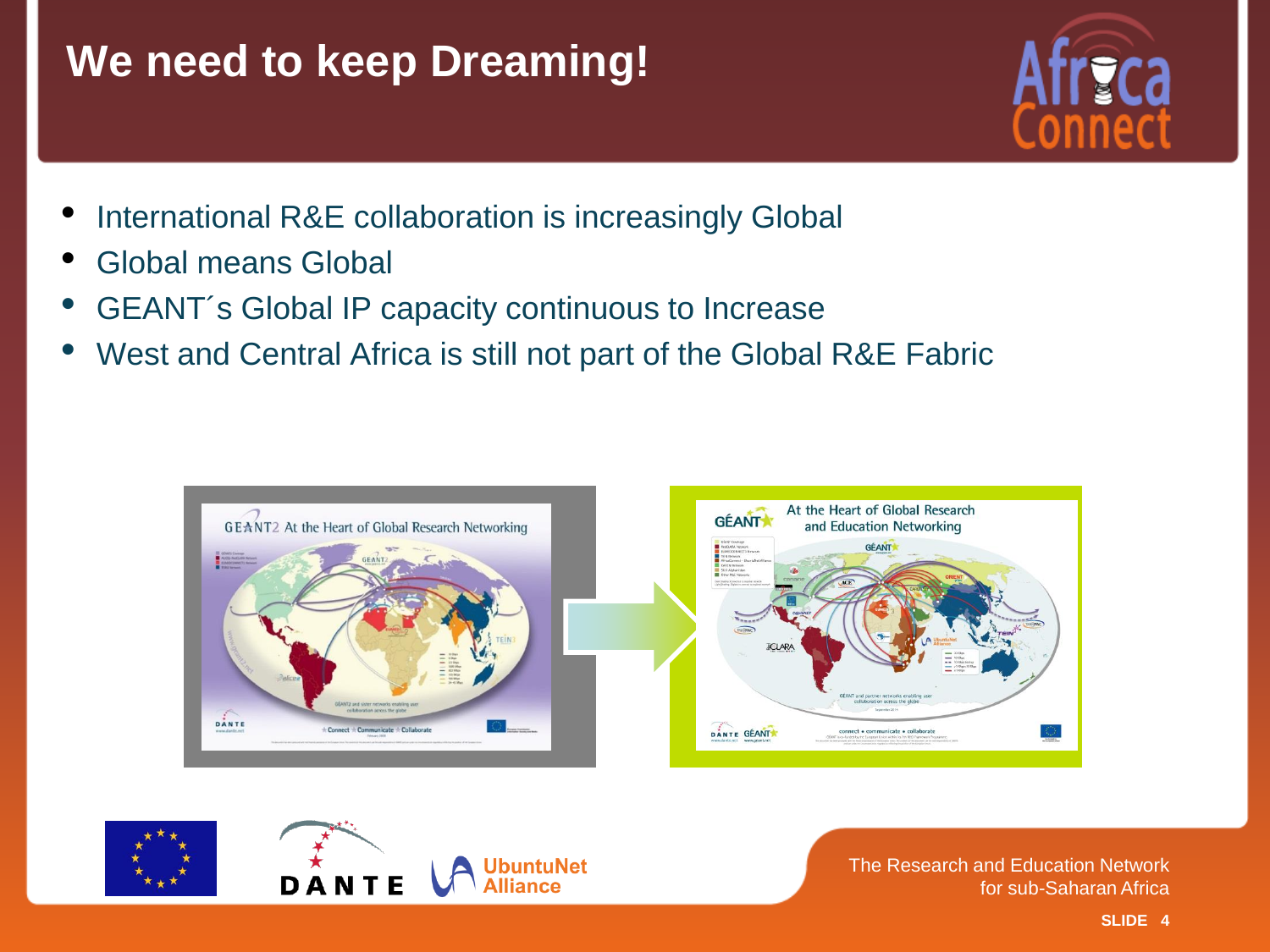# **AfricaConnect2 – what we know so far**



### AfricaConnect2

- Pan African, funded through the DCI
- 4.5 year Project 2015 2019/20
- Three Clusters
	- *Southern and Eastern Africa*
		- *Contracted directly between the EC and the UbuntuNet Alliance*
	- *West and Central Africa*
		- *Contracted between EC and GEANT with leadership provided through WACREN*
	- *North Africa*
		- *Contracted between EC and GEANT*
		- *Follow-on Project from EumedConnect for North Africa with leadership provided through ASREN*



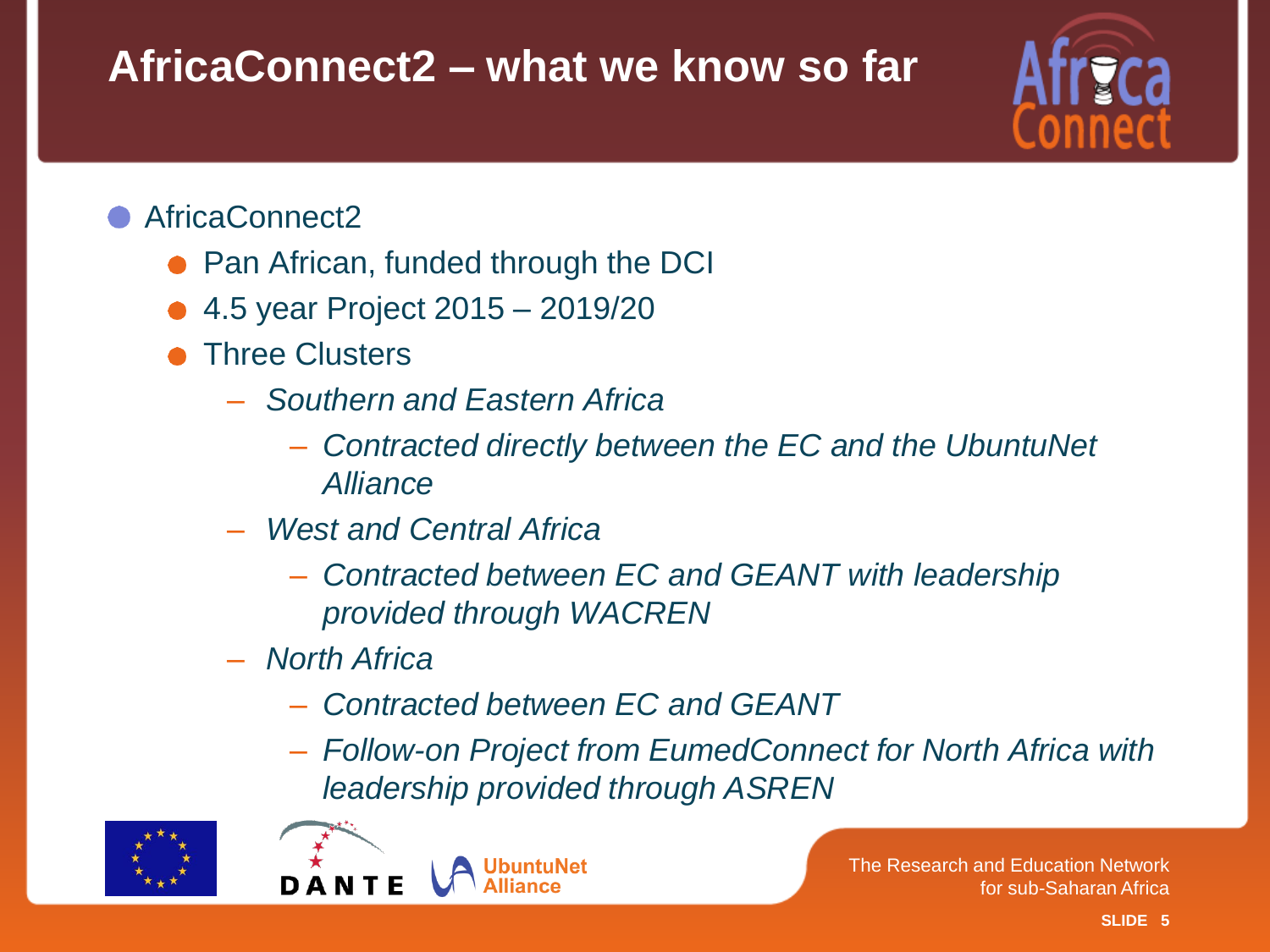## **AfricaConnect2**



#### AfricaConnect2

- Total Contract Value Euro 26.6M (with EC contribution at Euro 20M)
- **Funding Levels:** 
	- *Southern and Eastern Africa: 75:25*
	- *West and Central Africa: 80:20*
	- *North Africa 60:40*
- EU Member State endorsed AfricaConnect2 at the DCI Committee meeting on 30 October
- Final EC Decision is expected toward the end of November 2014
- Let the work begin!









**SLIDE 6**